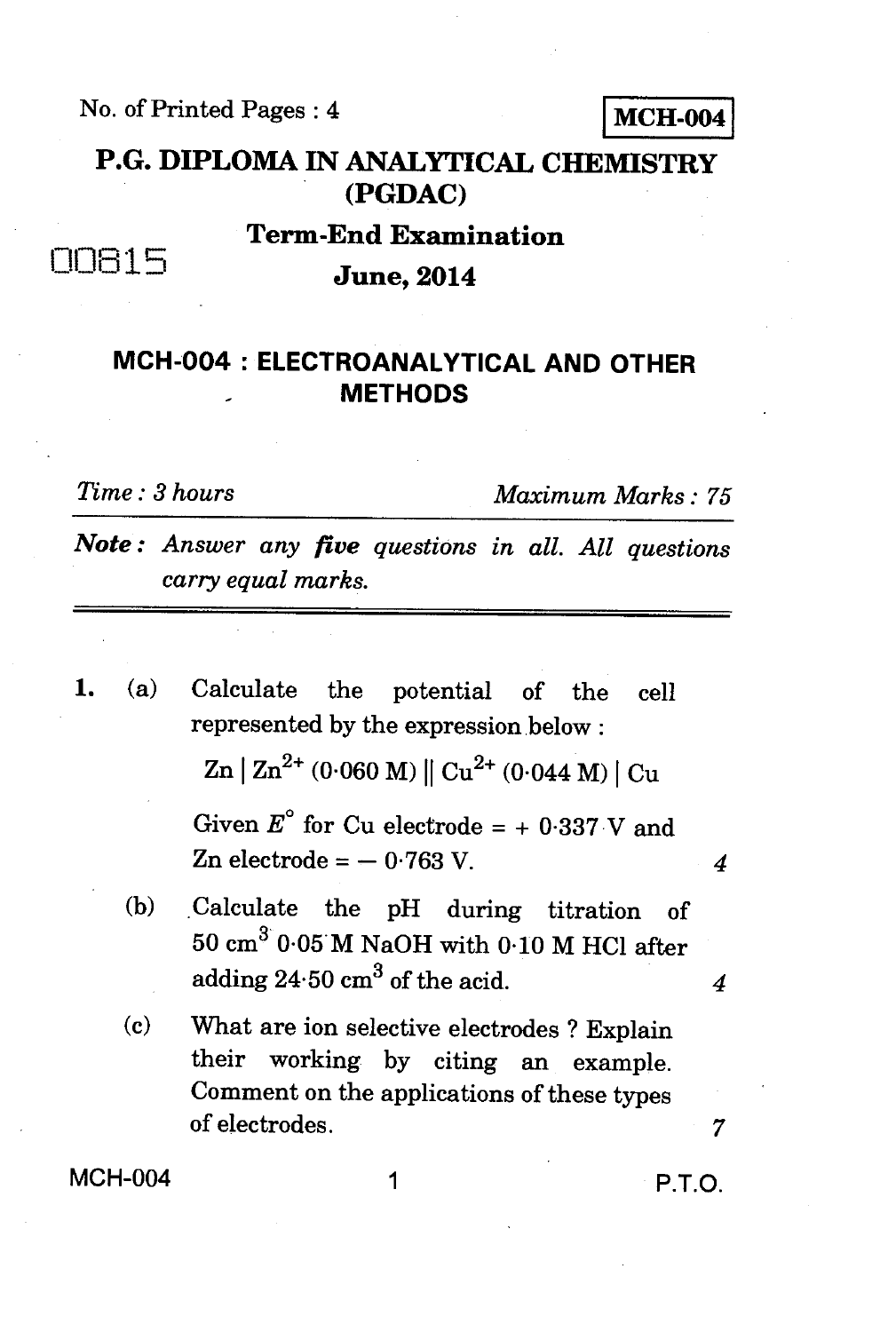- **2.** (a) Define molar and equivalent conductivity. How are they related with each other ?  $5$ 
	- (b) The resistance of 0.10 M solution of a salt occupying a volume between platinum electrodes  $2.0$  cm apart and  $6.0$  cm<sup>2</sup> in area was found to be 30 ohms. Calculate the molar conductivity of the solution. 4
	- (c) What are the requirements of a good electrodeposition ? Discuss the conditions which favour good electrodeposition. *6*
- **3.** (a) Discuss the principle of coulometric titrations. How is the titrant generated externally ? *6* 
	- (b) How many minutes will it take for a current of 0.60 amps to cause the deposition of 0.60 g of silver from a solution on the basis of 80.0% current efficiency ? At. mass of  $\text{silver} = 107.9 \text{ amu.}$  4
	- (c) What is meant by the term voltammetry ? Give a broad classification of commonly used voltammetric techniques. *5*
- **4.** (a) Explain the principle of Linear Sweep Voltammetry. *4* 
	- (b) Write Ilkovic equation and explain each term in it. *3*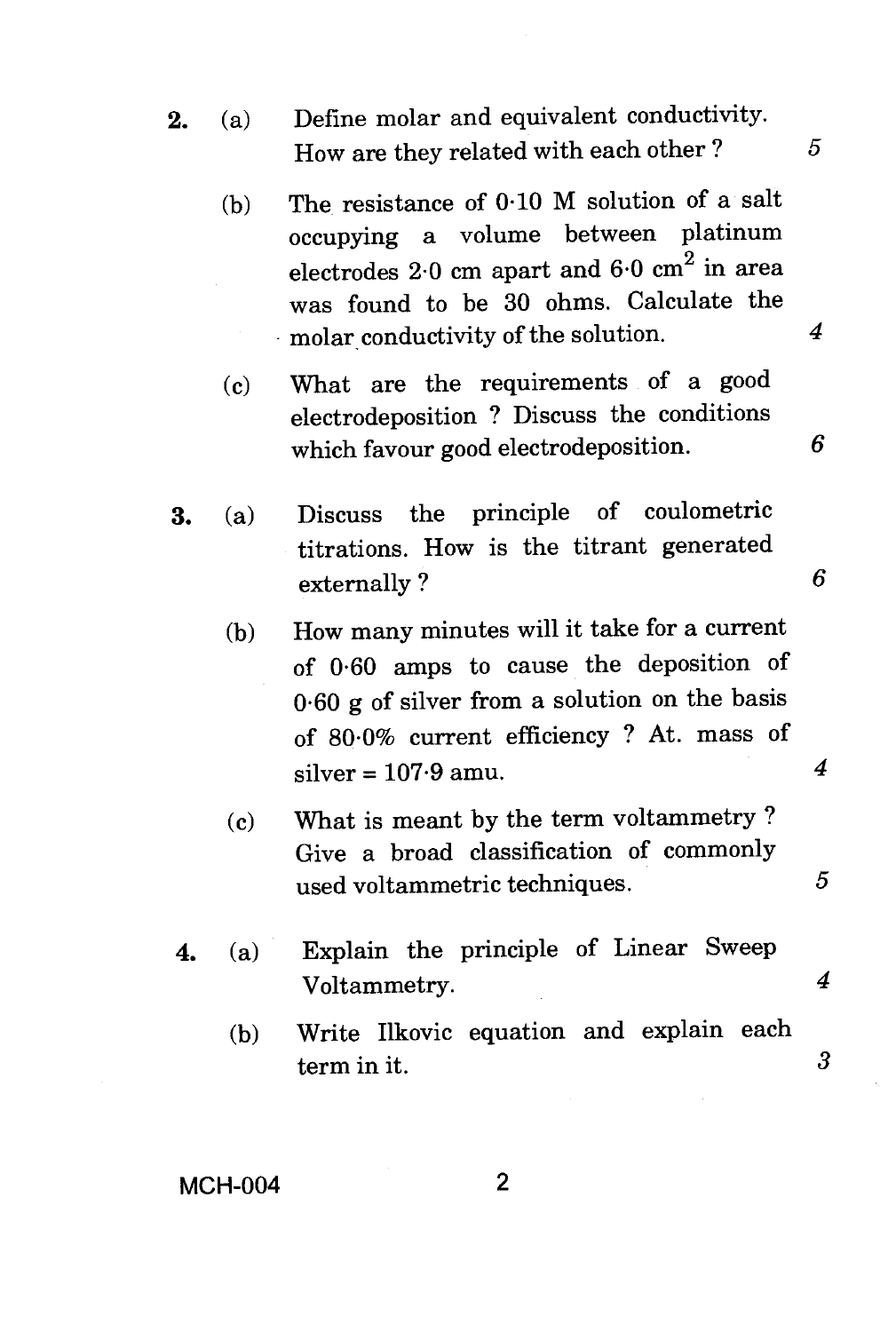- (c) Draw a typical polarogram explaining each part of the curve. What is half-wave potential ? **4**
- (d) What is migration current ? How can it be eliminated ? *4*
- **5.** (a) How are cadmium and lead determined quantitatively by polarography ? *8* 
	- (b) Explain the basic principle of amperometric titration. Discuss the advantages of this titrimetric method. *7*

**6.** (a) Discuss the factors affecting a TGA curve. *4* 

- (b) Describe the application of TGA in the analysis of polymeric materials and reaction kinetics with suitable examples. *4*
- (c) What type of basic information is derived from DTA curves ? Illustrate your answer with a suitable example. **3**
- (d) What are the essential components for the experimental set-up for carrying out enthalpy titrations ? Explain the role of each component. 4
- **7.** (a) What is the principle and working of a gas ionization type detector ? Explain the different parts of a typical current voltage curve highlighting the different features.  $\frac{7}{7}$ 
	- (b) Discuss the advantages of isotope dilution technique. *4*

## **MCH-004 3 P.T.O.**